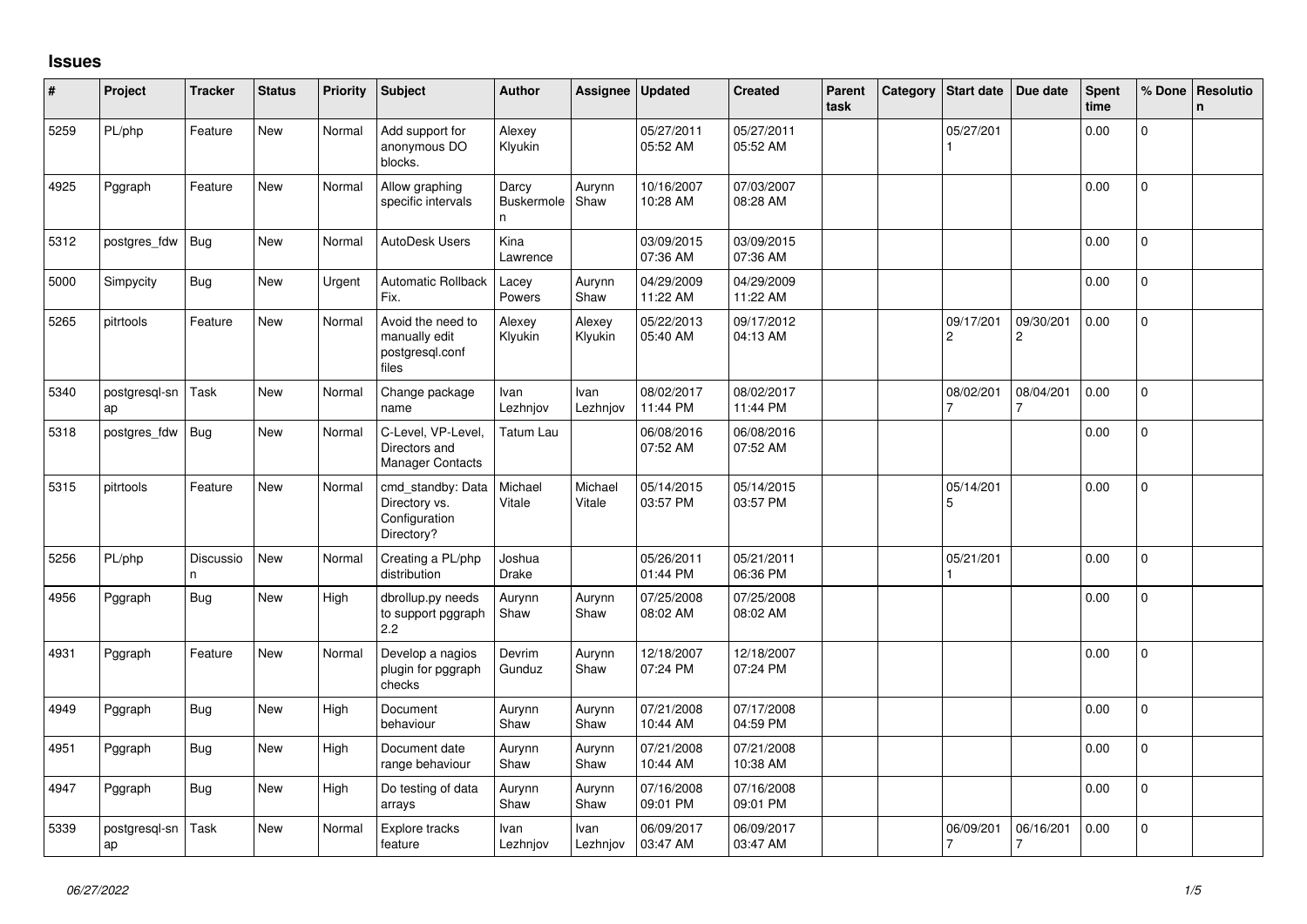| #    | Project                    | <b>Tracker</b> | <b>Status</b> | <b>Priority</b> | <b>Subject</b>                                                 | <b>Author</b>        | Assignee       | <b>Updated</b>         | <b>Created</b>         | Parent<br>task | Category | Start date           | Due date | <b>Spent</b><br>time | % Done       | Resolutio<br>n |
|------|----------------------------|----------------|---------------|-----------------|----------------------------------------------------------------|----------------------|----------------|------------------------|------------------------|----------------|----------|----------------------|----------|----------------------|--------------|----------------|
| 4933 | Pggraph                    | Feature        | New           | Normal          | Feature requests,<br>pggraph                                   | Aurynn<br>Shaw       | Aurynn<br>Shaw | 03/12/2008<br>12:44 PM | 03/12/2008<br>12:44 PM |                |          |                      |          | 0.00                 | $\mathbf 0$  |                |
| 4993 | Simpycity                  | <b>Bug</b>     | New           | High            | Finish docs                                                    | Aurynn<br>Shaw       | Aurynn<br>Shaw | 11/25/2008<br>11:31 AM | 11/25/2008<br>11:31 AM |                |          |                      |          | 0.00                 | 0            |                |
| 4958 | Pggraph                    | <b>Bug</b>     | New           | High            | Fix the "Help I have<br>no data" problem<br>with pggraph.      | Aurynn<br>Shaw       | Aurynn<br>Shaw | 07/25/2008<br>11:37 AM | 07/25/2008<br>11:37 AM |                |          |                      |          | 0.00                 | 0            |                |
| 5345 | postgres_fdw               | <b>Bug</b>     | New           | Normal          | Follow-up                                                      | Karen<br>Edwards     |                | 11/28/2017<br>03:16 PM | 11/28/2017<br>03:16 PM |                |          |                      |          | 0.00                 | 0            |                |
| 4945 | Pggraph                    | <b>Bug</b>     | New           | High            | Force all graphs to<br>abort if non-specific<br>data specified | Aurynn<br>Shaw       | Aurynn<br>Shaw | 07/16/2008<br>10:14 PM | 07/15/2008<br>03:32 PM |                |          |                      |          | 0.00                 | 0            |                |
| 4943 | Pggraph                    | <b>Bug</b>     | New           | Low             | <b>Future Planning</b><br>and Ideas                            | Aurynn<br>Shaw       | Aurynn<br>Shaw | 07/16/2008<br>10:14 PM | 07/14/2008<br>11:32 AM |                |          |                      |          | 0.00                 | 0            |                |
| 5350 | PL/php                     | <b>Bug</b>     | New           | Normal          | Fwd: Telcel red                                                | briana26c -          |                | 11/09/2018<br>09:47 PM | 11/09/2018<br>09:47 PM |                |          |                      |          | 0.00                 | 0            |                |
| 5258 | PL/php                     | <b>Bug</b>     | New           | Normal          | Get rid of the<br>trusted PL/PHP                               | Alexey<br>Klyukin    |                | 05/27/2011<br>05:43 AM | 05/27/2011<br>05:43 AM |                |          | 05/27/201            |          | 0.00                 | $\mathbf 0$  |                |
| 5291 | postgres_fdw               | Bug            | New           | Normal          | Great watches at<br>cut-prices                                 | Jkawasaki -          |                | 04/11/2014<br>07:30 AM | 04/11/2014<br>07:30 AM |                |          |                      |          | 0.00                 | 0            |                |
| 4932 | Pggraph                    | Feature        | New           | Normal          | Have pggraph<br>directly access Wiki<br>passwords              | Aurynn<br>l Shaw     | Aurynn<br>Shaw | 12/31/2007<br>10:28 AM | 12/31/2007<br>10:28 AM |                |          |                      |          | 0.00                 | 0            |                |
| 4952 | Pggraph                    | Bug            | New           | High            | Help interface                                                 | Aurynn<br>Shaw       | Aurynn<br>Shaw | 07/21/2008<br>10:40 AM | 07/21/2008<br>10:40 AM |                |          |                      |          | 0.00                 | 0            |                |
| 4948 | Pggraph                    | <b>Bug</b>     | New           | High            | in pggraph_table,<br>prevent crash if no<br>tables present     | Aurynn<br>Shaw       | Aurynn<br>Shaw | 07/16/2008<br>09:42 PM | 07/16/2008<br>09:42 PM |                |          |                      |          | 0.00                 | 0            |                |
| 4926 | Pggraph                    | Feature        | New           | Normal          | insert/update/delete   bford -                                 |                      | Aurynn<br>Shaw | 12/26/2007<br>12:26 PM | 08/20/2007<br>04:15 PM |                |          |                      |          | 0.00                 | $\mathbf 0$  |                |
| 5317 | postgres_fdw               | Bug            | New           | Normal          | Jonie Bittenbender                                             | Jonie<br>Bittenbende |                | 01/26/2016<br>10:56 PM | 01/26/2016<br>10:56 PM |                |          |                      |          | 0.00                 | $\mathbf 0$  |                |
| 5321 | postgresql-sn   Task<br>ap |                | New           | Normal          | Make postgres a<br>systemd daemon                              | Ivan<br>Lezhnjov     |                | 10/28/2016<br>06:34 AM | 10/28/2016<br>06:34 AM |                |          | 10/28/201<br>$\,6\,$ |          | 0.00                 | $\mathbf 0$  |                |
| 5257 | postgres.js                | Support        | New           | Normal          | method to catch<br>error on<br>connection?                     | Rick<br>Harding      |                | 05/26/2011<br>09:15 AM | 05/26/2011<br>09:15 AM |                |          | 05/26/201            |          | 0.00                 | 0            |                |
| 4937 | Pggraph                    | Bug            | New           | High            | Modification of DB<br>Client code for date   Shaw<br>ranges    | Aurynn               | Aurynn<br>Shaw | 07/16/2008<br>10:14 PM | 07/14/2008<br>10:45 AM |                |          |                      |          | 0.00                 | $\mathbf{0}$ |                |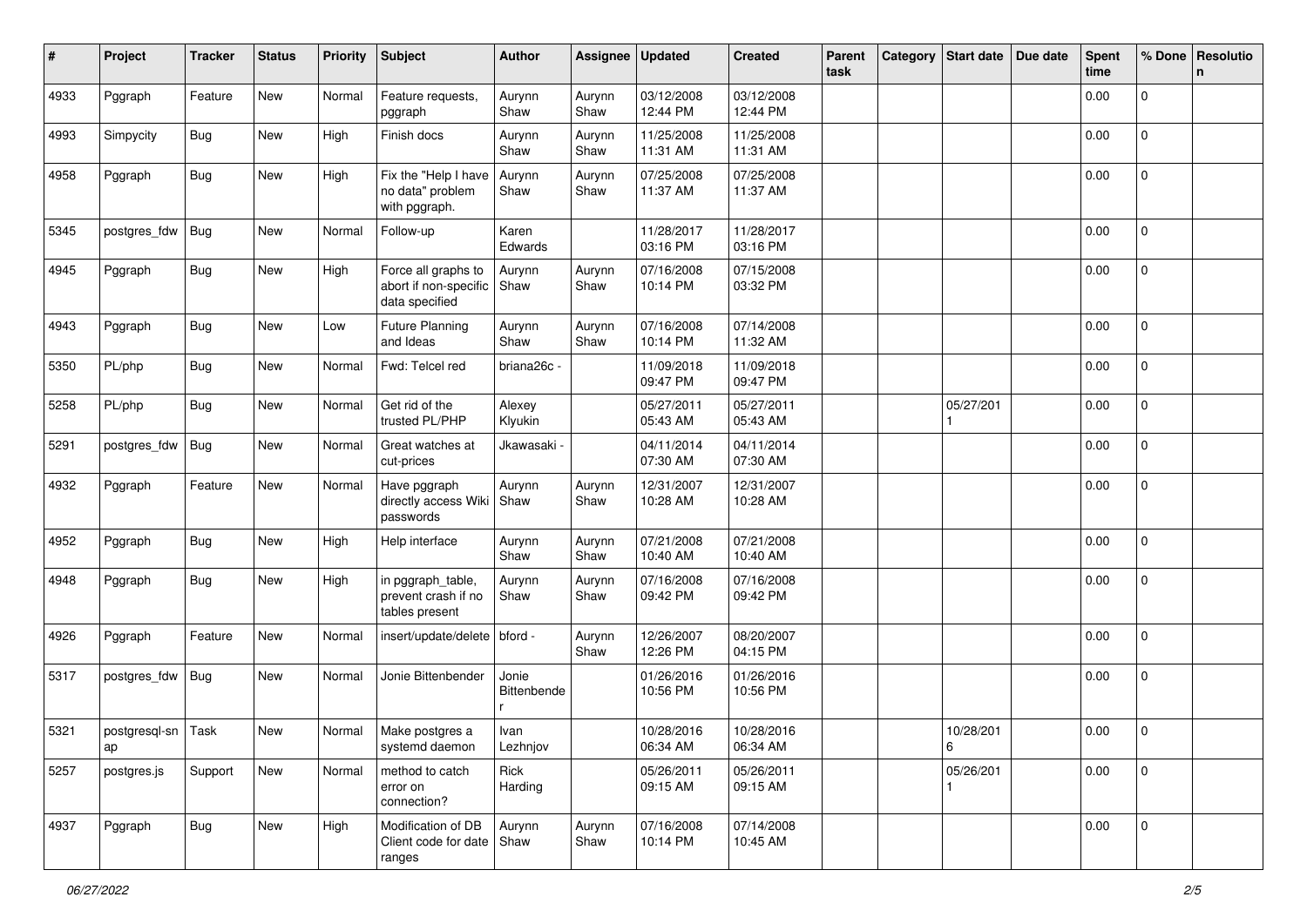| #    | Project             | <b>Tracker</b> | <b>Status</b> | <b>Priority</b> | <b>Subject</b>                                          | <b>Author</b>     | Assignee          | <b>Updated</b>         | <b>Created</b>         | Parent<br>task | Category | <b>Start date</b>           | Due date                    | <b>Spent</b><br>time | % Done         | Resolutio<br>$\mathsf{n}$ |
|------|---------------------|----------------|---------------|-----------------|---------------------------------------------------------|-------------------|-------------------|------------------------|------------------------|----------------|----------|-----------------------------|-----------------------------|----------------------|----------------|---------------------------|
| 4936 | Pggraph             | <b>Bug</b>     | New           | High            | Modify averaging<br>functions                           | Aurynn<br>Shaw    | Aurynn<br>Shaw    | 07/14/2008<br>10:12 AM | 07/14/2008<br>10:11 AM |                |          |                             |                             | 0.00                 | $\Omega$       |                           |
| 5301 | postgres_fdw        | <b>Bug</b>     | New           | Normal          | My husband loves<br>Jacob & Co                          | Postgres<br>fdw   |                   | 05/08/2014<br>03:17 AM | 05/08/2014<br>03:17 AM |                |          |                             |                             | 0.00                 | $\mathbf 0$    |                           |
| 5316 | postgres_fdw        | Bug            | New           | Normal          | (no subject)                                            | Julieta<br>Clubb  |                   | 01/18/2016<br>04:11 AM | 01/18/2016<br>04:11 AM |                |          |                             |                             | 0.00                 | $\mathbf 0$    |                           |
| 4872 | Odbcng              | Bug            | New           | High            | ODBCng +<br><b>UNICODE</b>                              | bford -           | bford -           | 04/24/2008<br>08:55 AM | 04/24/2008<br>08:55 AM |                |          |                             |                             | 0.00                 | $\mathbf{0}$   |                           |
| 5331 | postgresgl-sn<br>ap | Bug            | <b>New</b>    | Normal          | PgBackRest                                              | Joshua<br>Drake   |                   | 02/10/2017<br>09:56 AM | 02/10/2017<br>09:56 AM |                |          |                             |                             | 0.00                 | 0              |                           |
| 4960 | Pggraph             | <b>Bug</b>     | <b>New</b>    | High            | pg error of<br>pggraph_2_2                              | Devrim<br>Gunduz  | Aurynn<br>Shaw    | 12/30/2008<br>09:09 AM | 12/30/2008<br>09:09 AM |                |          |                             |                             | 0.00                 | $\mathbf 0$    |                           |
| 4954 | Pggraph             | Bug            | <b>New</b>    | High            | pggraph_clients                                         | Aurynn<br>Shaw    | Aurynn<br>Shaw    | 07/25/2008<br>07:59 AM | 07/25/2008<br>07:59 AM |                |          |                             |                             | 0.00                 | $\mathbf 0$    |                           |
| 4901 | Pggraph             | Feature        | New           | High            | pggraph_table<br>doesn't list tables                    | bford -           | Aurynn<br>Shaw    | 12/30/2008<br>01:56 PM | 12/29/2006<br>05:18 PM |                |          |                             |                             | 0.00                 | $\Omega$       |                           |
| 5236 | PL/php              | Feature        | New           | Normal          | pg_raise to PHP<br>Object                               | Moisés P.<br>Sena |                   | 07/29/2010<br>11:08 AM | 07/29/2010<br>11:07 AM |                |          | 07/29/201<br>$\Omega$       |                             | 0.00                 | 0              |                           |
| 5263 | pitrtools           | Discussio<br>n | New           | Normal          | PITRTools ini<br>configuration files<br>are too complex | Alexey<br>Klyukin | Alexey<br>Klyukin | 05/22/2013<br>05:41 AM | 09/17/2012<br>04:03 AM |                |          | 09/17/201<br>$\overline{c}$ | 09/30/201<br>$\overline{c}$ | 0.00                 | $\overline{0}$ |                           |
| 4866 | Odbcng              | Feature        | New           | High            | please post test<br>cases                               | bford -           | bford -           | 11/16/2007<br>08:21 PM | 11/16/2007<br>08:21 PM |                |          |                             |                             | 0.00                 | 0              |                           |
| 4940 | Pggraph             | <b>Bug</b>     | <b>New</b>    | High            | Remove prefixes                                         | Aurynn<br>Shaw    | Aurynn<br>Shaw    | 07/14/2008<br>11:05 AM | 07/14/2008<br>11:05 AM |                |          |                             |                             | 0.00                 | $\mathbf 0$    |                           |
| 5303 | postgres_fdw        | Bug            | New           | Normal          | [SPAM] Good<br>shoes good prices                        | Alvherre -        |                   | 05/11/2014<br>09:24 AM | 05/11/2014<br>09:24 AM |                |          |                             |                             | 0.00                 | $\mathbf 0$    |                           |
| 5292 | postgres_fdw        | Bug            | New           | Normal          | [SPAM] Good<br>shoes good prices                        | Ladyregina        |                   | 04/11/2014<br>02:06 PM | 04/11/2014<br>02:06 PM |                |          |                             |                             | 0.00                 | $\mathbf 0$    |                           |
| 5235 | PL/php              | Feature        | New           | Normal          | SPI Object and not<br>function                          | Moisés P.<br>Sena |                   | 07/29/2010<br>10:48 AM | 07/29/2010<br>10:48 AM |                |          | 07/29/201<br>0              |                             | 0.00                 | 0              |                           |
| 5255 | PL/php              | Bug            | New           | Normal          | support<br><b>TRUNCATE</b><br>triggers                  | Álvaro<br>Herrera |                   | 05/21/2011<br>04:29 PM | 05/21/2011<br>04:29 PM |                |          | 05/21/201                   |                             | 0.00                 | $\overline{0}$ |                           |
| 5349 | PL/php              | <b>Bug</b>     | <b>New</b>    | Normal          | Telcel red                                              | briana26c -       |                   | 11/04/2018<br>11:06 AM | 11/04/2018<br>11:06 AM |                |          |                             |                             | 0.00                 | $\overline{0}$ |                           |
| 4868 | Odbcng              | Feature        | <b>New</b>    | High            | Test environment                                        | bford -           | bford -           | 11/28/2007<br>02:22 PM | 11/27/2007<br>08:48 PM |                |          |                             |                             | 0.00                 | 0              |                           |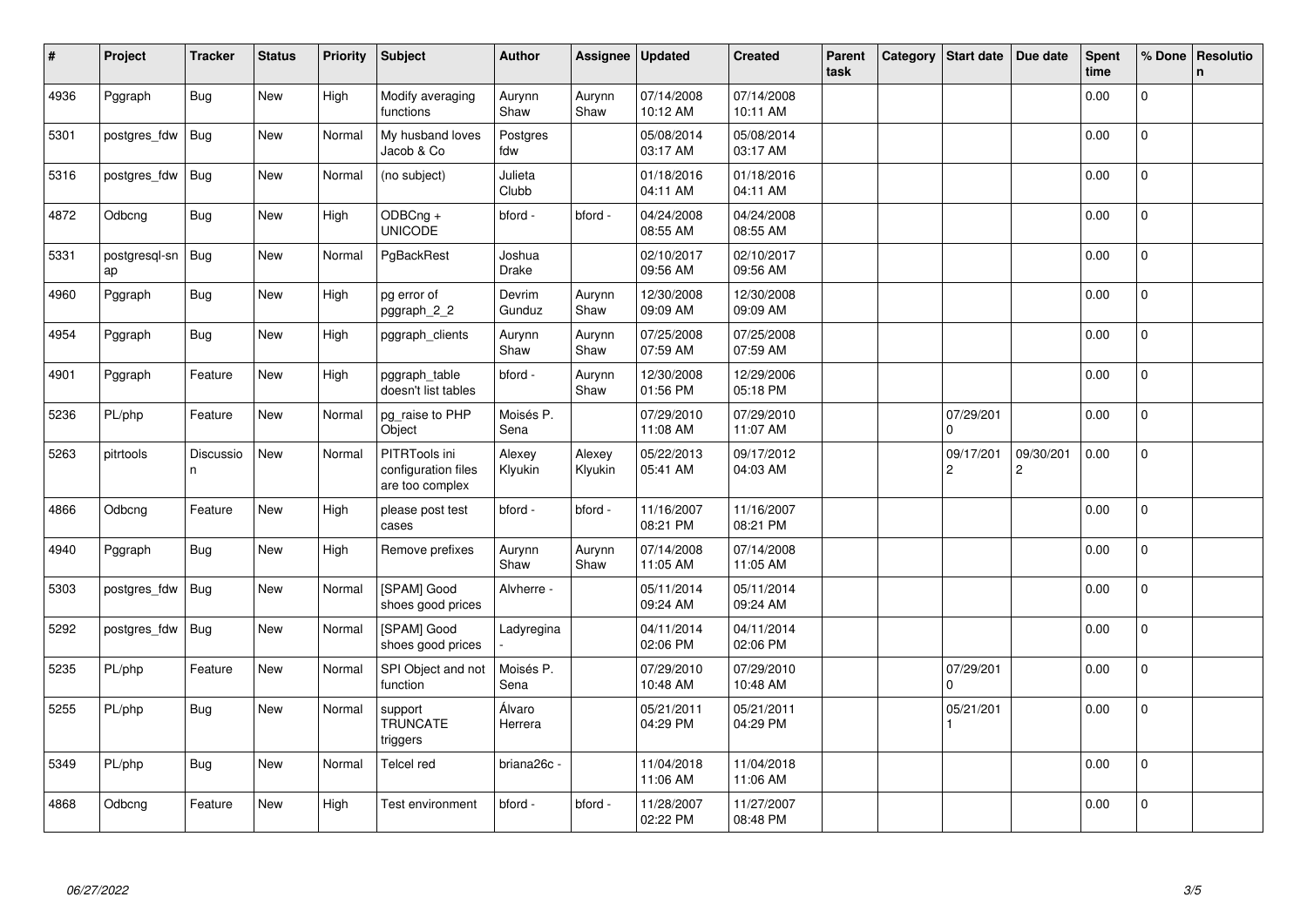| #    | Project             | <b>Tracker</b> | <b>Status</b>  | <b>Priority</b> | <b>Subject</b>                                                                                               | Author                          | Assignee          | <b>Updated</b>         | <b>Created</b>         | Parent<br>task | Category | <b>Start date</b> | Due date  | <b>Spent</b><br>time | % Done      | Resolutio<br>n |
|------|---------------------|----------------|----------------|-----------------|--------------------------------------------------------------------------------------------------------------|---------------------------------|-------------------|------------------------|------------------------|----------------|----------|-------------------|-----------|----------------------|-------------|----------------|
| 5260 | PL/php              | <b>Bug</b>     | New            | High            | The function could<br>not return varchar<br>string -- When<br>there is function<br>definition in<br>includes | anthony<br>chen                 |                   | 11/04/2011<br>08:57 AM | 11/02/2011<br>11:16 PM |                |          | 11/02/201         | 11/11/201 | 0.00                 | 0           |                |
| 5328 | pitrtools           | <b>Bug</b>     | New            | High            | threaded_rsync.py:<br>--delete-excluded<br>causes all files to<br>be deleted                                 | Eric<br>Worden                  |                   | 01/17/2017<br>10:48 AM | 01/17/2017<br>10:48 AM |                |          | 01/17/201<br>7    |           | 0.00                 | 0           |                |
| 5326 | postgres_fdw        | Bug            | New            | Normal          | <b>Ubuntu Users</b><br><b>Email List</b>                                                                     | Melony<br>Scheid                |                   | 11/15/2016<br>07:03 AM | 11/15/2016<br>07:03 AM |                |          |                   |           | 0.00                 | 0           |                |
| 5225 | PL/php              | <b>Bug</b>     | New            | Normal          | Unable to build<br>PL/php on OS X<br>(PHP 5.3)                                                               | Alexey<br>Klyukin               | Alexey<br>Klyukin | 05/27/2011<br>05:05 AM | 06/29/2010<br>05:25 AM |                |          | 06/29/201<br>0    |           | 0.00                 | $\mathbf 0$ |                |
| 4959 | Pggraph             | Bug            | New            | High            | Upgrade all present<br>pggraph clients to<br>pggraph_2_2                                                     | Aurynn<br>Shaw                  | Aurynn<br>Shaw    | 07/28/2008<br>08:07 AM | 07/28/2008<br>08:07 AM |                |          |                   |           | 0.00                 | 0           |                |
| 4873 | Odbcng              | Feature        | New            | High            | Win64 version                                                                                                | bford -                         | bford -           | 07/23/2008<br>02:21 AM | 07/23/2008<br>02:21 AM |                |          |                   |           | 0.00                 | 0           |                |
| 4950 | Pggraph             | Bug            | New            | High            | Write unit tests                                                                                             | Aurynn<br>Shaw                  | Aurynn<br>Shaw    | 07/17/2008<br>05:02 PM | 07/17/2008<br>05:02 PM |                |          |                   |           | 0.00                 | $\mathbf 0$ |                |
| 4979 | PL/php              | Feature        | In<br>Progress | Normal          | Add support for<br>IN/OUT parameters                                                                         | Álvaro<br>Herrera               | Alexey<br>Klyukin | 09/14/2011<br>11:21 AM | 12/05/2005<br>07:37 AM |                |          |                   | 09/13/201 | 0.00                 | $\mathbf 0$ |                |
| 4972 | PL/php              | <b>Bug</b>     | In<br>Progress | Normal          | array PHP <-> Pg<br>conversion is<br>broken                                                                  | Álvaro<br>Herrera               |                   | 05/21/2011<br>04:50 PM | 11/23/2005<br>11:48 AM |                |          |                   |           | 0.00                 | 0           |                |
| 4984 | PL/php              | Feature        | In<br>Progress | Normal          | Composite Type<br>Argument as table                                                                          | bford -                         |                   | 05/21/2011<br>04:50 PM | 12/15/2005<br>03:38 AM |                |          |                   |           | 0.00                 | $\mathbf 0$ |                |
| 4914 | Pggraph             | Feature        | In<br>Progress | Normal          | customer feedback                                                                                            | bford -                         | Aurynn<br>Shaw    | 08/20/2007<br>02:37 PM | 03/19/2007<br>08:54 PM |                |          |                   |           | 0.00                 | $\mathbf 0$ |                |
| 4915 | Pggraph             | Feature        | In<br>Progress | Normal          | insert_time should<br>be timestamptz                                                                         | Darcy<br>Buskermole<br>n        | Aurynn<br>Shaw    | 10/16/2007<br>09:45 AM | 03/21/2007<br>06:35 AM |                |          |                   |           | 0.00                 | $\mathbf 0$ |                |
| 4890 | Pggraph             | Feature        | In<br>Progress | Normal          | new report(s)                                                                                                | Darcy<br>Buskermole   Shaw<br>n | Aurynn            | 10/16/2007<br>10:20 AM | 09/25/2006<br>10:36 PM |                |          |                   |           | 0.00                 | $\mathbf 0$ |                |
| 5327 | postgresql-sn<br>ap | Feature        | In<br>Progress | Normal          | New snap<br>packages to be<br>created                                                                        | Joshua<br>Drake                 | Ivan<br>Lezhnjov  | 12/13/2016<br>08:36 AM | 12/09/2016<br>07:11 AM |                |          | 12/09/201<br>6    |           | 0.00                 | 40          |                |
| 4967 | PL/php              | Feature        | In<br>Progress | Normal          | Redesign memory<br>handling                                                                                  | Álvaro<br>Herrera               |                   | 05/21/2011<br>04:50 PM | 11/16/2005<br>05:31 PM |                |          |                   |           | 0.00                 | $\mathbf 0$ |                |